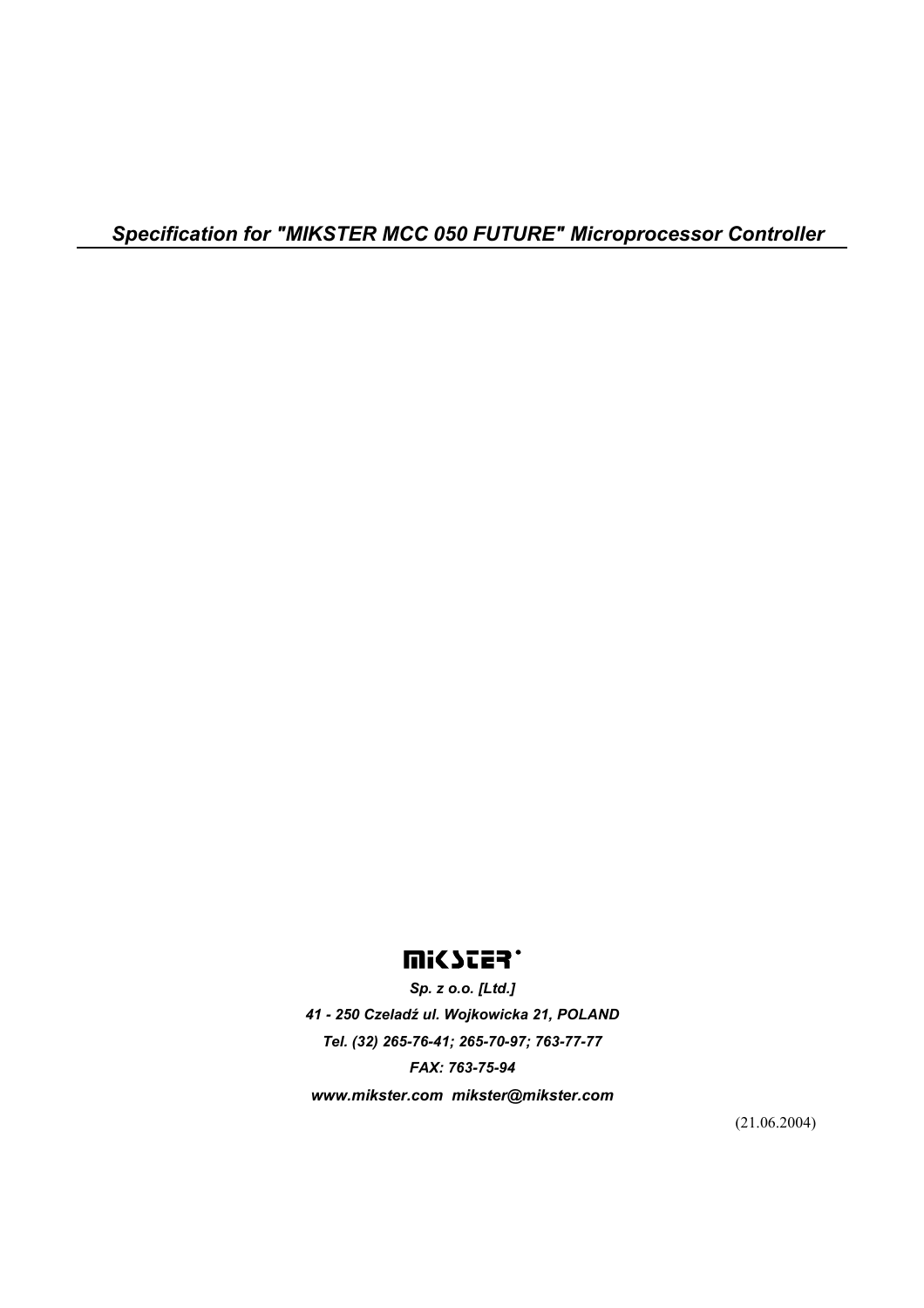# TABLE OF CONTENTS

| 1 <sub>1</sub>  |                                                                               |  |
|-----------------|-------------------------------------------------------------------------------|--|
| 2.              | THE CONSOLE OF MIKSTER MCC 050 FUTURE MICROPROCESSOR CONTROLLER  4            |  |
| 3.              |                                                                               |  |
| 4.              | MIKSTER MCC 050 FUTURE MICROPROCESSOR CONTROLLER - START OF OPERATION  5      |  |
|                 |                                                                               |  |
|                 | 4.2. IMMEDIATE START OF THE MIKSTER MCC 050 FUTURE TECHNOLOGICAL PROCESS      |  |
|                 |                                                                               |  |
|                 |                                                                               |  |
|                 |                                                                               |  |
|                 | 4.5. MANUAL MODIFYING OF TECHNOLOGICAL PROCESS PARAMETERS WHILE CHAMBER IS IN |  |
|                 |                                                                               |  |
|                 |                                                                               |  |
| 5 <sub>1</sub>  |                                                                               |  |
| 6.              |                                                                               |  |
| 7 <sub>1</sub>  |                                                                               |  |
| 8.              |                                                                               |  |
| 9.              |                                                                               |  |
| 10 <sub>1</sub> |                                                                               |  |
| 11 <sub>1</sub> |                                                                               |  |
| 12 <sub>1</sub> | THE CONTROLLER RESPONSE TO POWER DECAY DURING TECHNOLOGICAL PROCESS           |  |
|                 |                                                                               |  |
|                 |                                                                               |  |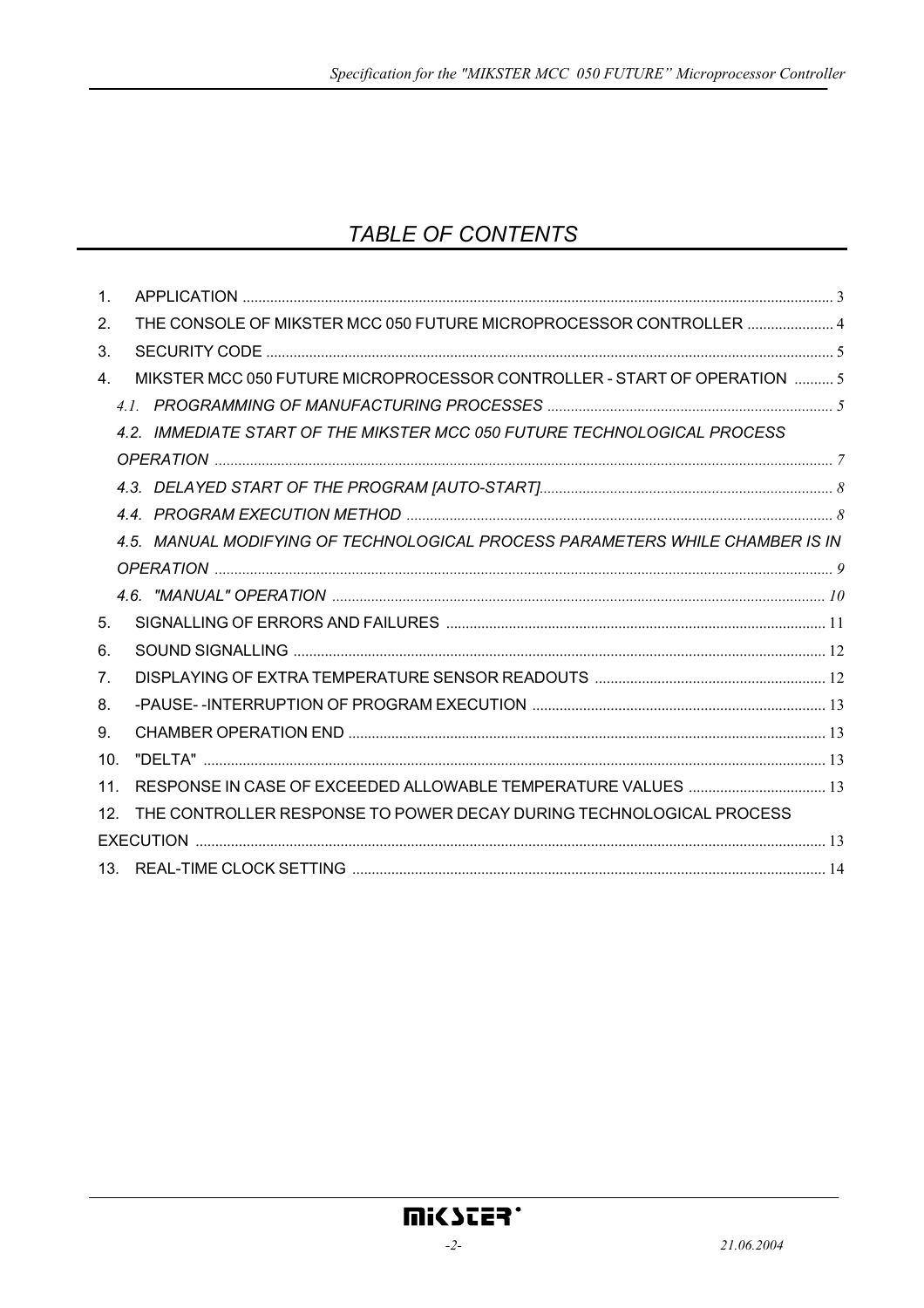# *1. APPLICATION*

The MIKSTER MCC 050 FUTURE Microprocessor Controller is designed for automatic operation and control of technological (manufacturing) processes in the smoking chamber.

Basic functions of the MIKSTER MCC 050 FUTURE Microprocessor Controller are as follows:

- control and adjustment of temperature inside the smoking chamber
	- (range from  $-10^{\circ}$  to  $450^{\circ}$ C),
- temperature increment in function of the bar temperature
	- $-$  (delta\_max=25.5 $\rm ^{o}C$ ),
- "bar" temperature control
	- (range from  $-10^{\circ}$  to  $450^{\circ}$ C),
- impulsing of humidity,
- control of actuators
	- (contactors, electro-valves, etc.),
- analysis and signalling of emergency states,
- automatic execution of operation program for smoking chamber and accessory equipment.

The MIKSTER MCC 050 FUTURE Microprocessor Controller provides possibility to program 49 (Numbers from 1 to 49) technological programs, which may be modified by users without limits, and has 49 programs stored permanently in the EPROM memory – programs  $(50 - 99)$ , including the automatic chamber washing program (99). Power failure does not result in erasing of programs stored in controller memory. Execution of program stored in memory allows for fully automatic heat treatment of cured meat products and various types of meat in the smoking chamber.

The manual operation mode permits to check actuators by programming them from the controller keyboard (service operations), and carrying out simple technological process "beyond program".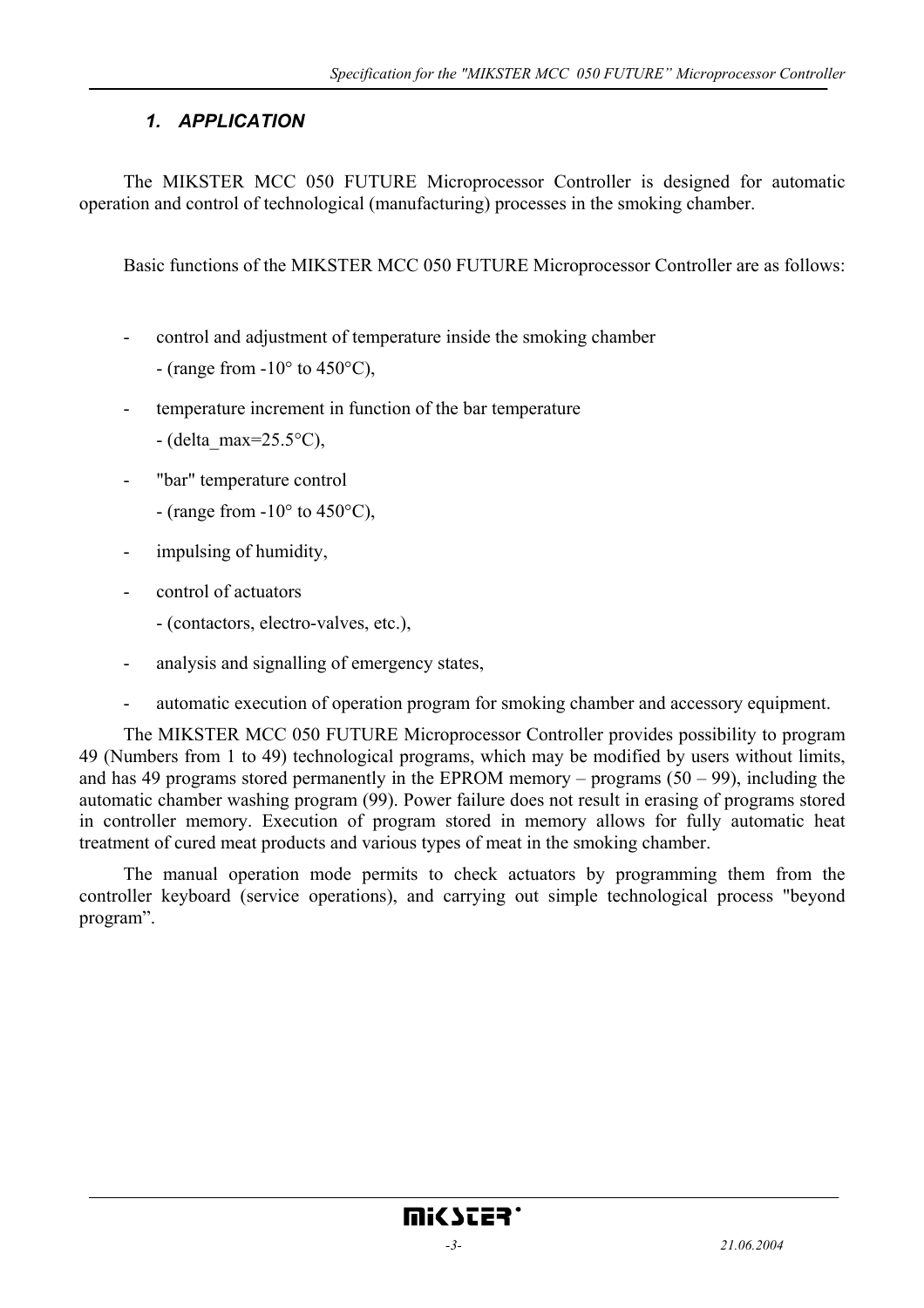## *2. THE CONSOLE OF MIKSTER MCC 050 FUTURE MICROPROCESSOR CONTROLLER*

 All operations related to controller activation, programming, manually entered modifications, etc. are initiated from its console (Fig.1).





Keys on the console are arranged in the following keypads :

- numeric displays -1-
- signal diodes -2-
- function keys -3-
- equipment state keys -4-

All information regarding the operation mode of "MIKSTER MCC 050 FUTURE" Microprocessor Controller (operation state, values of preset and read out parameters, equipment ON / OFF signalling) is displayed on digital displays and signalled by diodes.

If particular unit is in operation mode or a given function is active, a diode in proper field is on, on the other hand if the unit is off or a given function disabled, then the diode is off. It is necessary to press appropriate function keys and equipment state keys in order to save data in the "MIKSTER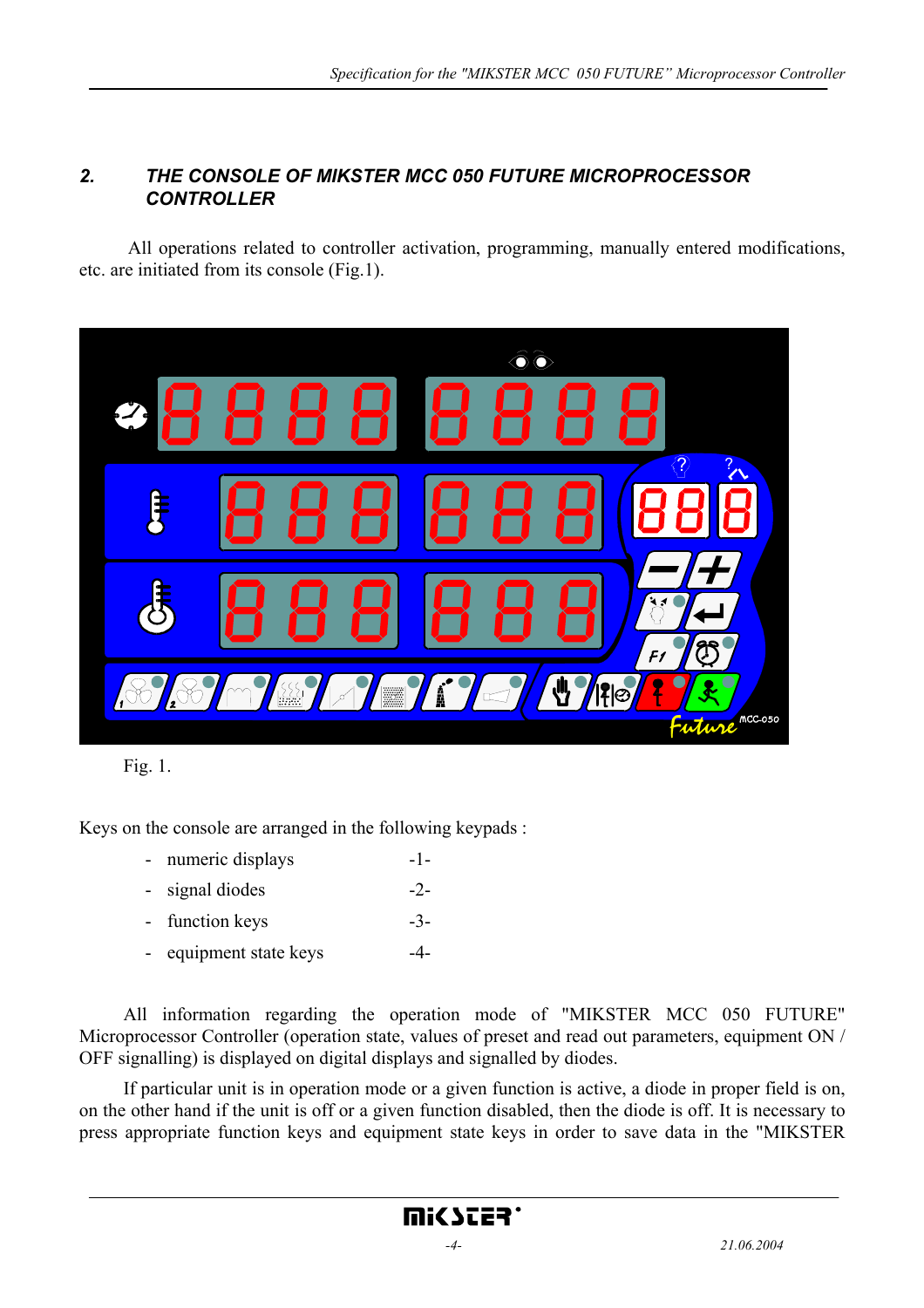MCC 050 FUTURE" Microprocessor Controller, to correct data and to call proper controller functions.

# *3. SECURITY CODE*

A security code was provided in order to protect data stored in the MIKSTER MCC 050 FUTURE Microprocessor Controller memory against access of unauthorized persons. The program demands entering the security code in case if user intends to introduce modifications in data regarding technological programs (see detailed description in point **4.1.**).

#### *4. MIKSTER MCC 050 FUTURE MICROPROCESSOR CONTROLLER - START OF OPERATION*

After turning on power supply all displays of the controller will be activated; they should turn off after approximately 5 sec. Then STOP and real time value will be displayed – this confirms correct system operation.

At this moment it is possible to activate the following functions of the unit:

- programming technological (manufacturing) processes,
- setting constant SET-UP parameters (applies to service),
- manual control of chamber operation,
- activation of program executed by the MIKSTER MCC 050 FUTURE Microprocessor **Controller**

#### *4.1. PROGRAMMING OF MANUFACTURING PROCESSES*

User may program 49 technological programs in the MIKSTER MCC 050 FUTURE Microprocessor Controller (Numbers from 1 to 49).

Each program consists of 10 steps, and user may program them freely, e.g.:

- 0 HEATING
- 1 DRYING
- 2 SMOKING (CURING)
- 3 VENTILATION
- 4 SMOKING (CURING)
- 5 VENTILATION
- 6 SMOKING (CURING)
- 7 VENTILATION
- 8 BREWING (BAKING)
- 9 VENTILATION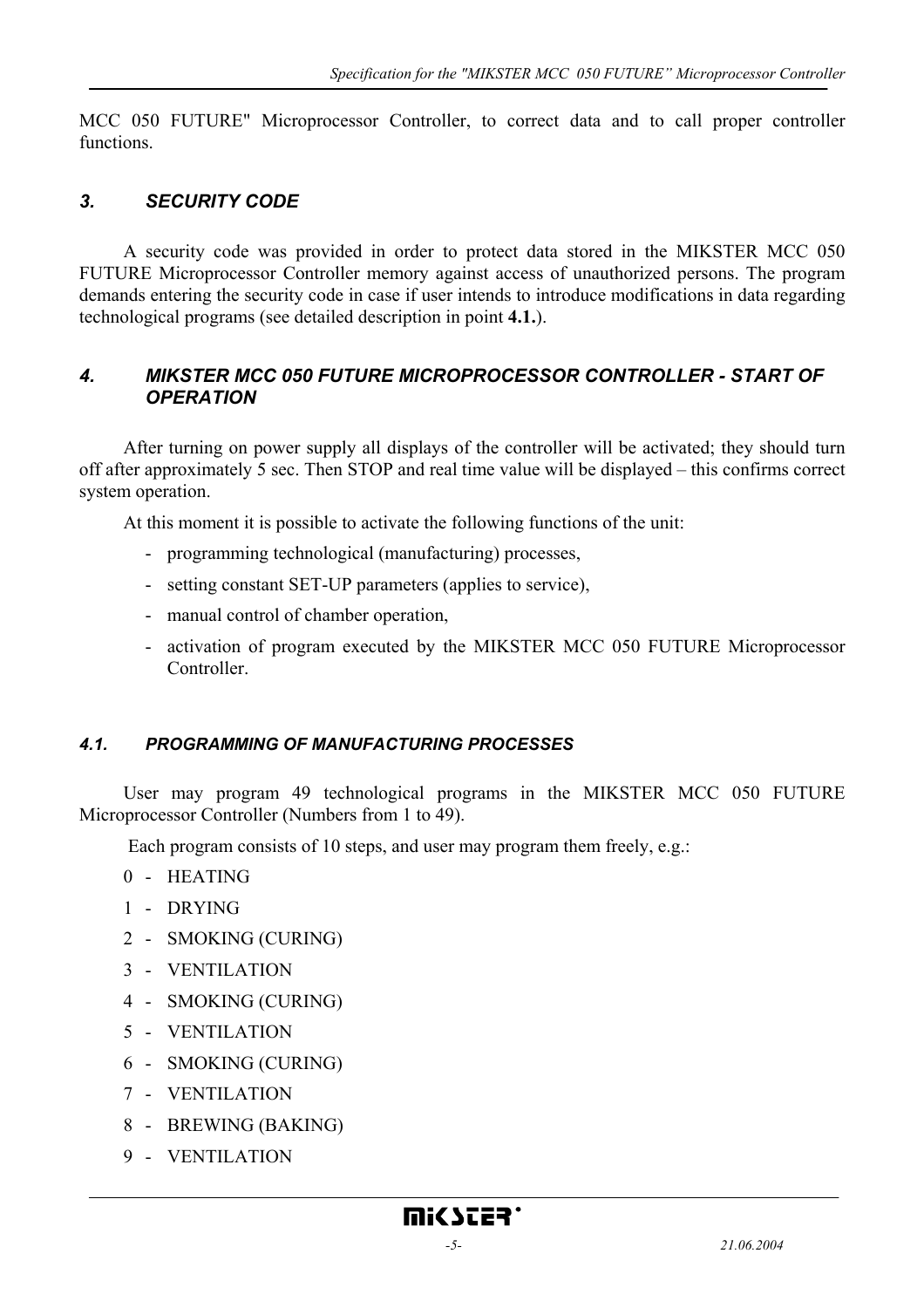Proper setting of actuators during programming define the type of executed step.

Programming consists in entering appropriate data (chamber temperature, bar temperature, the delta, etc.) in steps that follow each other successively.

In order to activate MIKSTER MCC 050 FUTURE programming mode:



- set the second security code number (in the field of read out chamber temperature)
- press the  $\sim$  key in order to switch from one number to another.

When after having entered both safety code elements you are sure that the whole code is correct,

press the  $\Box$  key again.

If entered code is correct, the unit switches to the programming mode, the displays will show step number – 0, as well as number of a program that user intends to program. In case if entered code is wrong, the "MIKSTER MCC 050 FUTURE" Microprocessor Controller will return to the stand-by mode.

- use the following keys:

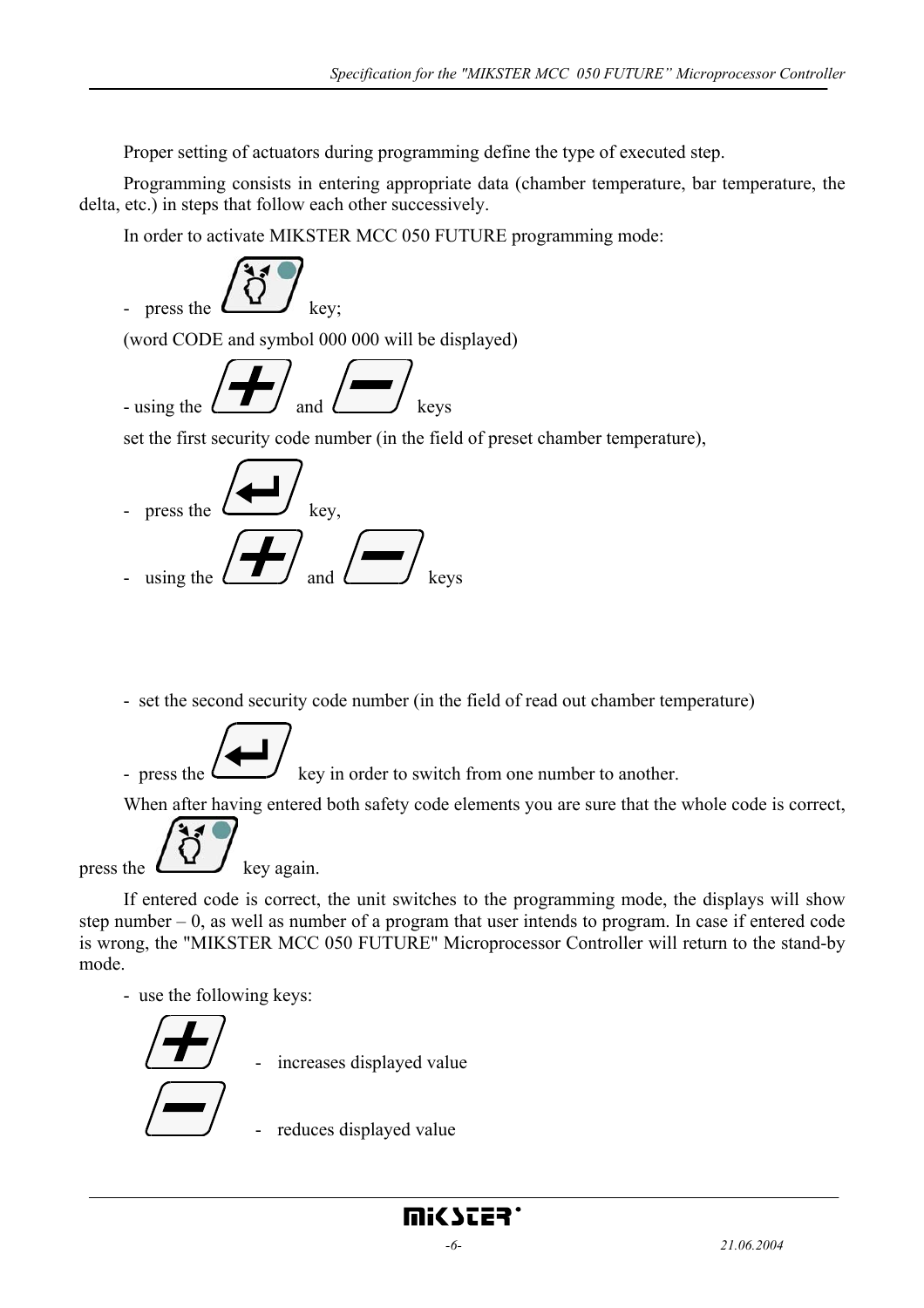in order to enter program number from 0 to 49 (currently edited field will be blinking)



- using the equipment state keys



preset units, which are to be turned on during program execution;

- in order to program next program press the  $\Box$  key;



- in order to finish programming and save data in memory press the

(the controller switches to the stand-by mode; word STOP will be displayed).

# *4.2. IMMEDIATE START OF THE MIKSTER MCC 050 FUTURE TECHNOLOGICAL PROCESS OPERATION*

Immediate activation of the automatic step (unit actuation) may take place, if the MIKSTER MCC 050 FUTURE Microprocessor Controller is in the stand-by mode (STOP is displayed).

mic scea:

In order to do that follow this procedure:

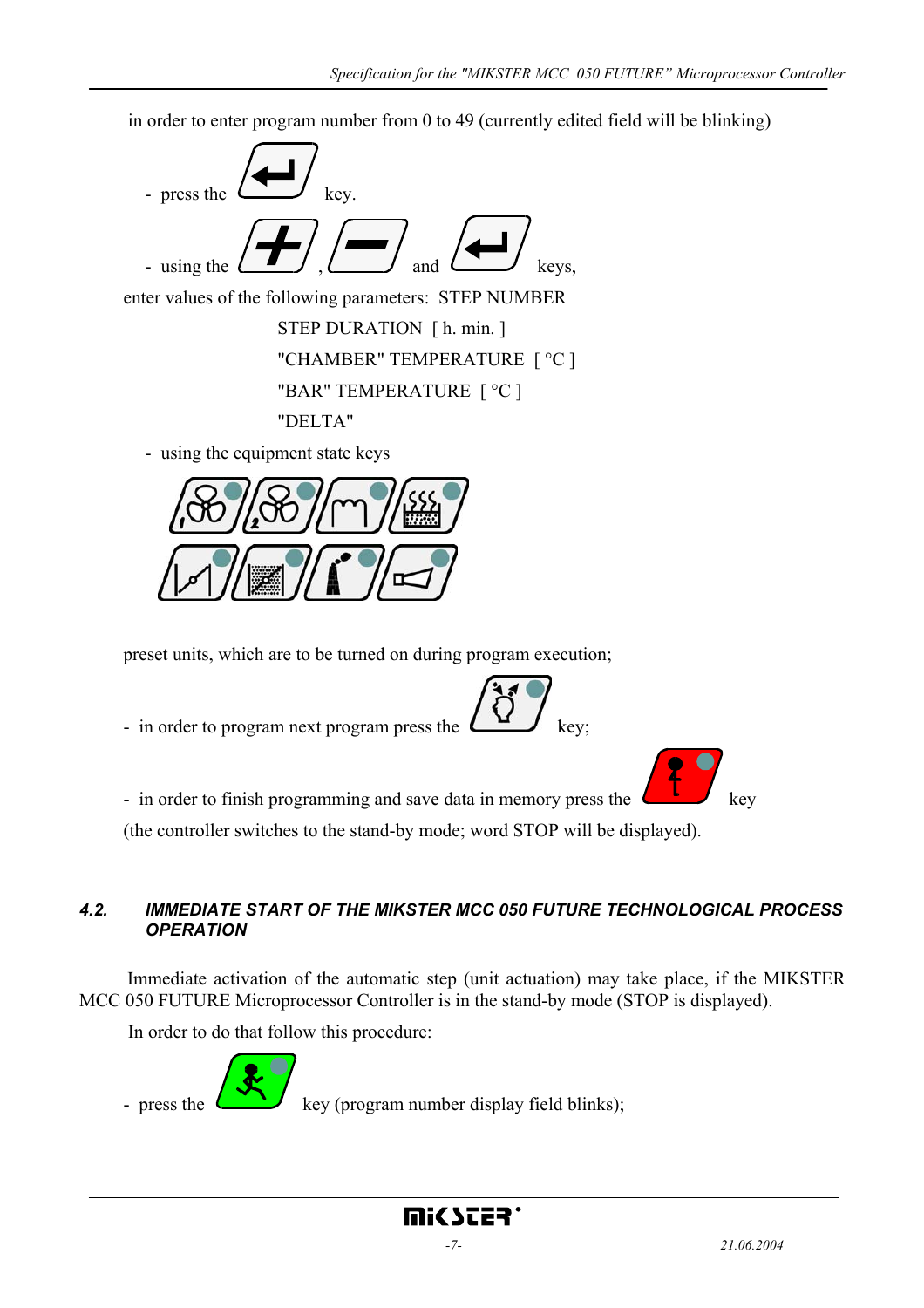

enter the number of program and step, which you intend to execute.

**ATTENTION !** At this moment it is possible to interrupt activation of smoking chamber by pressing the



 key. As soon as it is pressed, the MIKSTER MCC 050 FUTURE Microprocessor Controller will return to the stand-by mode, STOP will be displayed.

- When after having entered the number of program and step you are sure it is correct,



press the  $k<sup>2</sup>$  key (the chamber starts operation).

# *4.3. DELAYED START OF THE PROGRAM [AUTO-START]*

In order to actuate a unit with a delay follow this procedure:

(controller will be in the stand-by mode, STOP will be displayed)



enter program number, step number, and program execution start hour and minute (unit activation time).



*(the AUTO-START and START diode blinks, the controller is currently in the AUTOSTART mode, at the moment when programmed autostart time is reached, the controller starts to execute the program)* 



- press the  $k$  key in order to interrupt the AUTO-START function.

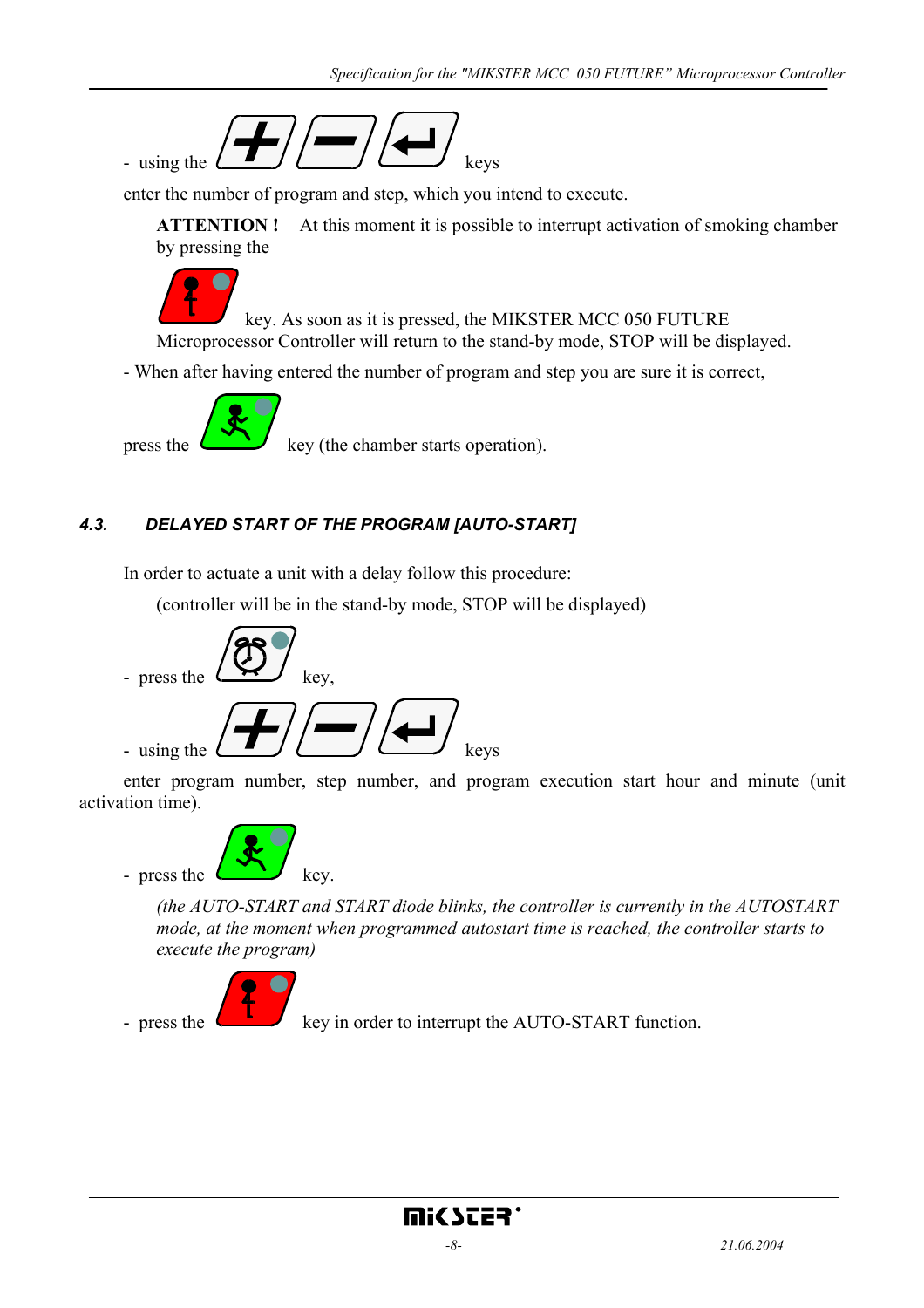### *4.4. PROGRAM EXECUTION METHOD*

As soon as the program is activated, on the basis of preset parameters the MIKSTER MCC 050 FUTURE Microprocessor Controller will begin proper control of actuators and verification of program execution conditions, and according to them it will count down duration of successive steps.

The following conditions have to be met in order for the MIKSTER MCC 050 FUTURE Microprocessor Controller to finish a step:

 *Case 1* 

*(Bar Temperaure (preset)>0 and Step Time (preset)>0) then step termination takes place if: - Bar Temperaure (read out) >= Bar Temperaure (preset) or* 

*- Step Time (read out) >= Step Time (preset)* 

*Case 2* 

*(Bar Temperaure (preset)>0 and Step Time (preset)=0) then step termination takes place if: - Bar Temperaure (read out) >= Bar Temperaure (preset)* 

#### *Case 3*

*(Bar Temperaure (preset)=0 and Step Time (preset)>0) then step termination takes place if:* 

 *- Step Time (read out) >= Step Time (preset)* 

Chamber operation will be terminated after completion of all program steps. If you want any step not to be executed, then set:

- Bar Temperaure (preset)  $= 0$ 

- Step Time (preset)  $= 0$ 

#### *4.5. MANUAL MODIFYING OF TECHNOLOGICAL PROCESS PARAMETERS WHILE CHAMBER IS IN OPERATION*

During smoking chamber operation it is possible to manually introduce corrections in a previously programmed program. In order to do that follow the procedure below:



press the key (all preset parameters of currently executed step will be displayed);

- introduce changes in the program in the same way as in point **4.1.**;

- during modification of step number, currently executed step is signalled by dot displayed in the step number display field;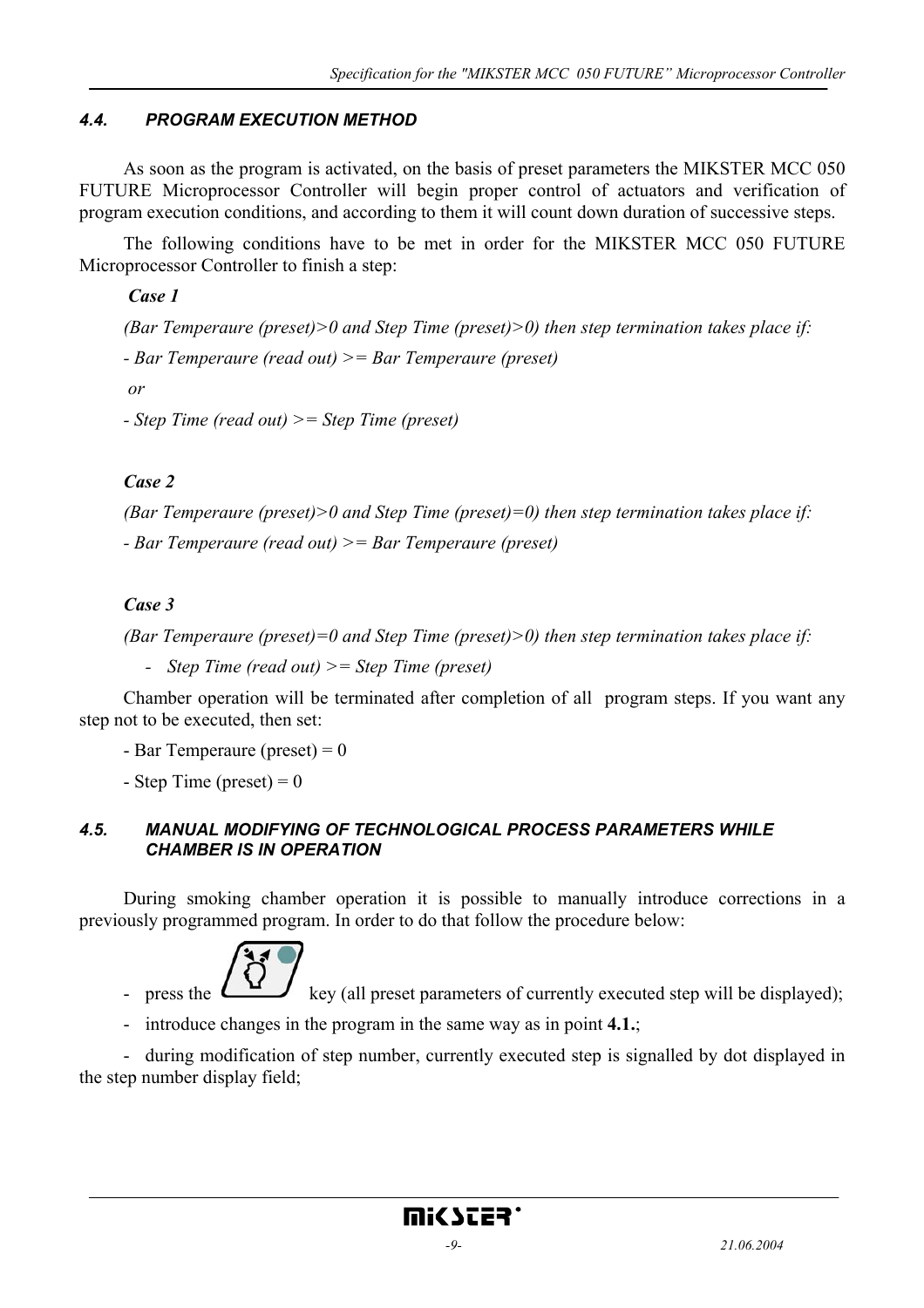- the operation of manual data correction will be completed after pressing the  $\Box$  key again.



After completion of the above procedure all data will be copied to the controller memory and the device will respond to all introduced modifications.

If data input is terminated in other step than the one previously executed, the unit will execute that step, in which the operation of manual data correction was interrupted.

# *4.6. "MANUAL" OPERATION*

In order to carry out manual control of the smoking chamber follow the procedure below:

(S.M."MIKSTER MCC 050 FUTURE" Microprocessor Controller shall be in the stand-by mode, STOP will be displayed)



("zero-value" preset parameters will be displayed);

- press any actuator state key (e.g. for fan, air valve, smoke valve, etc.)



- set equipment, which is to be on after pressing the



key (blinking diode signals any device "reported" to be turned on);

 - proceed exactly as in point **4.1.** in order to set the preset parameters of a process, which is currently executed.



As soon as the  $\left\langle \left\langle \cdot \right\rangle \right\rangle$  key is pressed, the chamber will start operation and actuators will do

their programmed tasks.

In manual operation mode conditions for program execution termination are same as those described in point **4.4.**

During execution of the manual operation program user may freely engage and disengage the smoking chamber actuators.



Press the  $k$  key in order to interrupt automatic work program.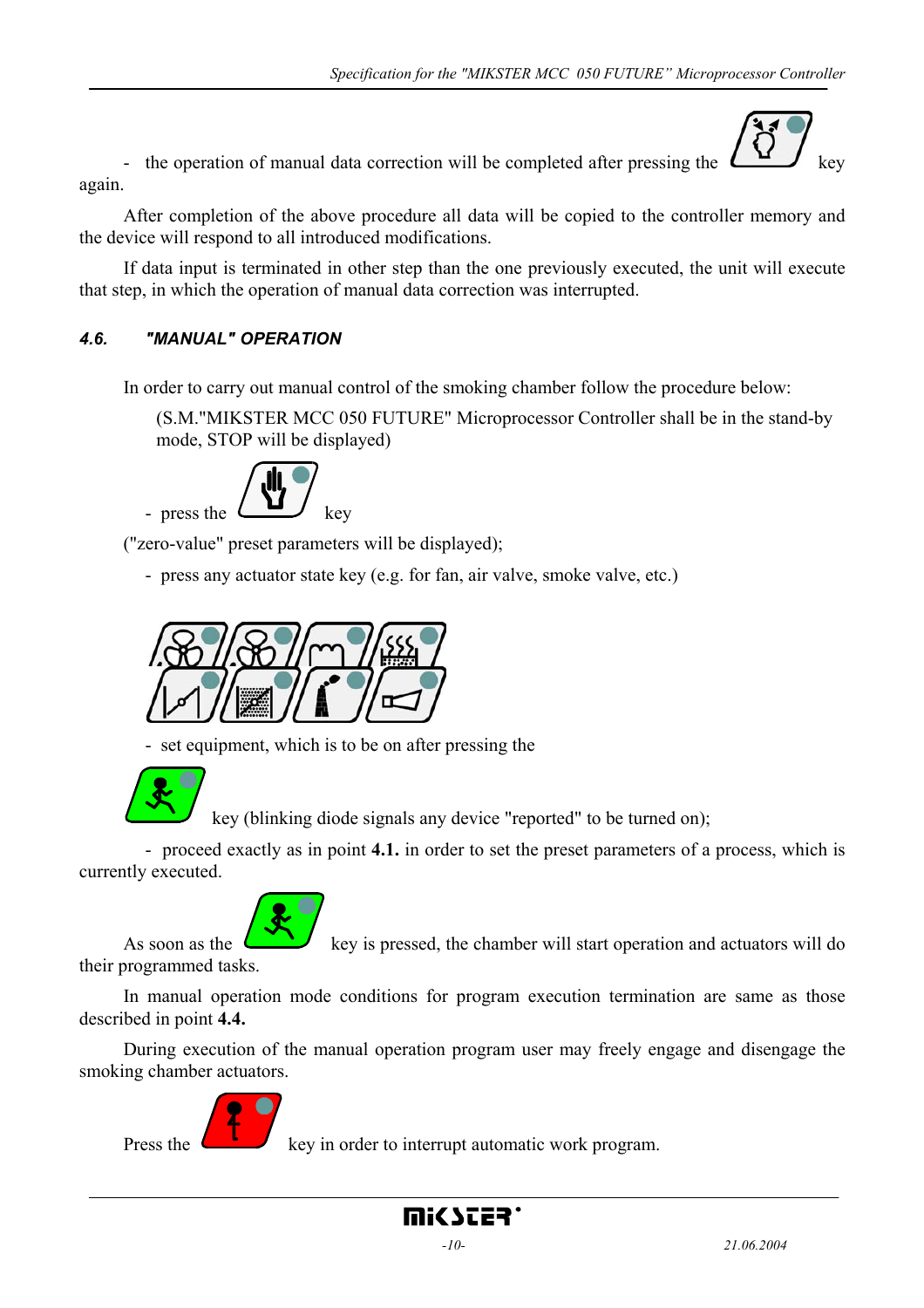

# *5. SIGNALLING OF ERRORS AND FAILURES*

 All cases of emergency state occurrence, while the "MIKSTER MCC 050 FUTURE" Microprocessor Controller is in operation, will be announced by means of displaying proper message on the display and by sound signal.

#### **THE LIST OF POSSIBLE ERRORS**

#### **ERROR 17**

**Error cause** – control input error signalling

**Controller response** – depending on the F12 function (SETUP)

if F12=0 – ERROR-17 error control off

if F12=1 – chamber operation continues, error message is displayed periodically and sound signal is generated

if F12=2 – chamber operation is interrupted, error message is displayed and sound signal is generated

#### **ERROR 21**

**Error cause** – permissible temperature value has been exceeded

**Controller response** – chamber operation is interrupted, error message is displayed and sound signal is generated

#### **ERROR 30**

**Error cause** – RAM check total error signalling

**Controller response** – error message is displayed periodically, impossible to activate the automatic operation mode

**ATTENTION !** In case if the above-mentioned error occurs, it is strongly recommended to notify the service.

#### **ERROR 40**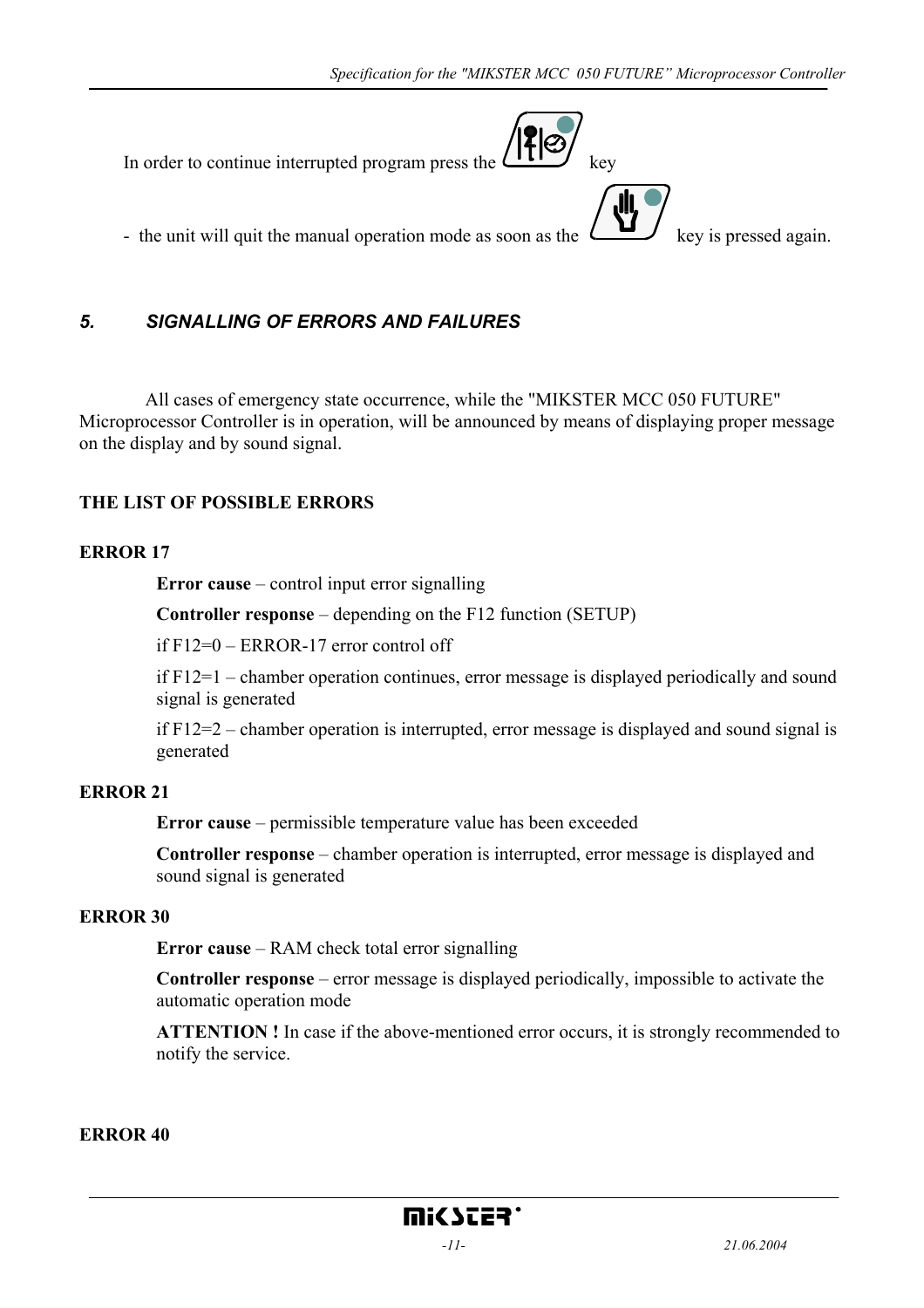**Error cause** – the unit signals interruption of the automatic operation mode, manual operation mode or AUTO-START execution, as a result of temporary power failure.

As soon as power is back, the controller checks power failure time. If it is shorter than value of the F23 function (SETUP), the device stops operation and returns to the stand-by mode (STOP will be displayed).

If power failure time is shorter than F23 value, the controller continues operation exactly from the moment of power failure occurrence.

**Controller response** – error message is displayed periodically.

**ATTENTION !** Displaying of error message will be stopped by pressing the key.

Defects of temperature sensors are announced by displaying the symbol in the field of a damaged sensor.

# *6. SOUND SIGNALLING*

 During normal chamber operation the signalling device activates each time when switching to the next step. Sound signal duration is determined by the service and stored in the SET-UP memory. When switching to Step No. 09, signal duration is two times longer than earlier.

In case of emergency state occurrence the signalling device generates intermittent alarm signal

until it is manually switched off by pressing the  $\Box$  key.

# *7. DISPLAYING OF EXTRA TEMPERATURE SENSOR READOUTS*

**ATTENTION !** THIS APPLIES ONLY TO THOSE DEVICES, IN WHICH SENSOR NO. 3 IS CONTROLLED

F1 When the  $\mathcal{L}$  key is pressed, the value of extra temperature sensor will be displayed.

The temperature value is displayed in the read out temperature display field of the bar, while the

- tc. - symbol is displayed in the read out temperature display field inside the chamber.



Press the  $\mathcal{L}$  key in order to return to displaying of previous values.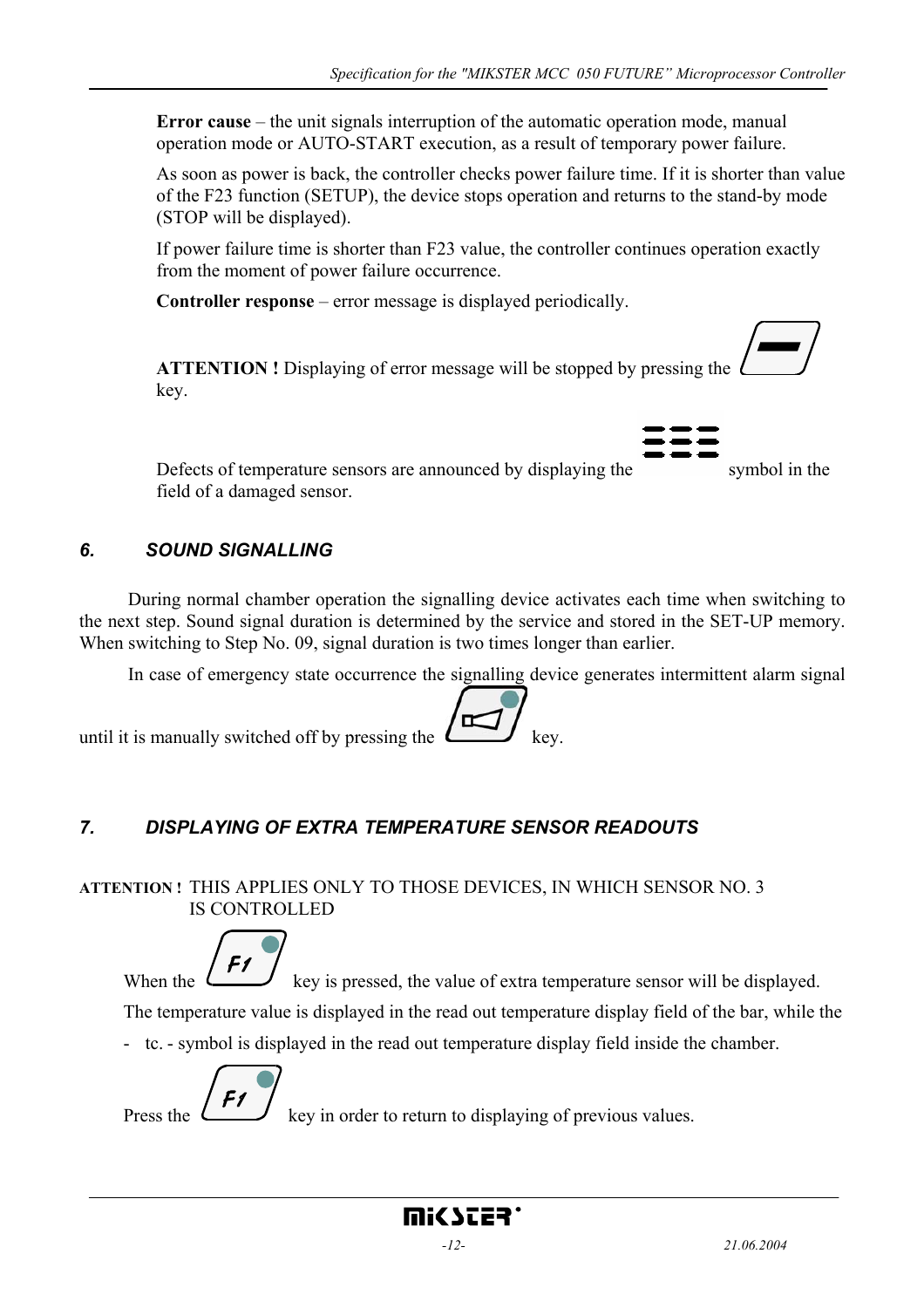# *8. -PAUSE- – INTERRUPTION OF PROGRAM EXECUTION*

In case if it is necessary to open chamber door for momentary ventilation, user may engage the PAUSE function. As a result chamber operation will be interrupted (no matter if in automatic or





Press the  $k$  key in order to stop the automatic process execution.

#### *10. "DELTA"*

The MIKSTER MCC 050 FUTURE Controller allows to execute the boiling process in function of temperature difference between "BAR" and chamber temperature (so-called DELTA). Turn on or turn off the boiling mode in function of temperature difference by entering the DELTA value during programming or manual operation mode.

If the 0.0 value is entered in the delta field, the boiling mode in function of temperature difference will be turned off, if any other value is entered, the boiling mode in function of temperature difference will be turned on.

**ATTENTION !** THE SERVICE MAY INTERLOCK "DELTA" IN THE SETUP MEMORY.

# *11. RESPONSE IN CASE OF EXCEEDED ALLOWABLE TEMPERATURE VALUES*

The controller supervises boundary temperature value, exceeding of which results in signalling of >ERROR 21<. Boundary temperature value is defined by the service in the SETUP memory.

#### *12. THE CONTROLLER RESPONSE TO POWER DECAY DURING TECHNOLOGICAL PROCESS EXECUTION*

In case of occurrence of power failure while the controller executes automatic operation mode, right after power is back the controller will either continue or stop execution of automatic or manual operation mode, depending on parameter settings in the SETUP memory.